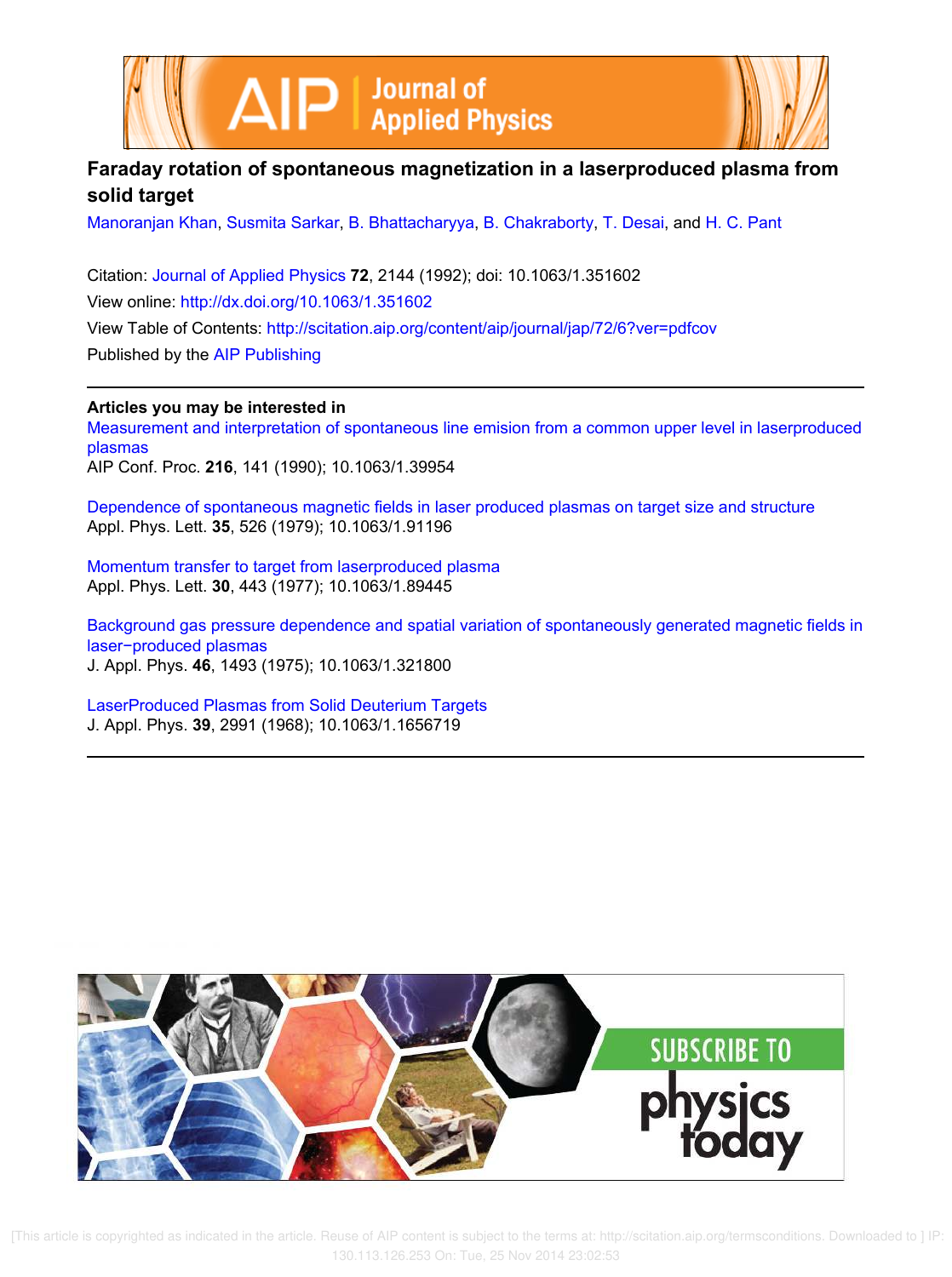# Faraday rotation of spontaneous magnetization in a laser-produced plasma from solid target

Manoranjan Khan, Susmita Sarkar, B. Bhattachatyya, and 8. Chakraborty Plasma Physics Group, Department of Mathematics, Jadavpur University, Calcutta-700032, India

T. Desai<sup>a)</sup> and H. C. Pant Laser and Plasma Technology Division, Bhabha Atomic Research Centre, Bombay-400085, India

(Received 27 September 1991; accepted for publication 11 May 1992)

Interaction of elliptically polarized laser radiation with plasma produced from a solid target generates magnetic fields simultaneously along axial and transverse directions. The axial magnetic field induces the plane of polarization of the incident laser beam to rotate due to the Faraday effect. Numerically the Faraday rotation has been calculated for interaction of Nd glass laser ( $\lambda = 1.06 \mu m$ ) in the subdense plasma in which the plasma density, temperature, and self-generated magnetic field vary in the axial direction.

#### 1. INTRODUCTlON

In schemes of fusion reaction by inertial confinement, a self-generated magnetic field is found to influence the energy transport, and hence the pellet design; thus, this magnetic-field generation becomes the motivation for many expeirmental and theoretical studies.

Several independent mechanisms are known<sup>1-9</sup> to be responsible for the generation of laser-induced toroidal magnetic fields. These fields are either of a large scale or of a small scale. Known sources of laser-induced large-scale magnetic fields are (i) the  $\nabla n \times \nabla T$  mechanism,<sup>1,2,5</sup> (ii) anisotropy of electron plasma, $3$  and (iii) hot-electron ejection from the focal spot.<sup>4</sup> These large-scale torodial fields are ordered fields. There have been quite a few proposals of mechanism for the  $B$  field with small spatial scales, ranging from a few vacuum laser wave lengths to an electron mean free path. Since these fields lack large-scale coherence, these small-scale toroidal magnetic fluctuations may have a significant effect on the electron transport coefficients. Sources of small-scale magnetic field are (i) filamentation,<sup>5</sup> (ii) resonance absorption,<sup>6</sup> (iii) thermal instabilities,<sup>7</sup> and (iv) Weibel instabilities. $8$  However, the self-generated axial magnetic field was not reported till Briand et al.<sup>10</sup> proposed that an axial magnetic field can grow up from these smallscale magnetic fields through the dynamo effect. Furthermore, they presented an experiment which showed than an axial magnetic field of 0.6 MG exists in a plasma produced by the interaction of an intense 0.53  $\mu$ m laser beam with a plane target. However, the demonstration given by Briand et al. was shown to be unacceptable by  $Dragila<sup>11</sup>$  who suggested that in underdense plasmas a turbulent dynamo effect is possibly responsible for the generation of axial magnetic fields observed in laser-produced plasma in the presence of ion-acoustic turbulence. Moreover, it leads to enhancement of the original toroidal magnetic field generated by the  $\nabla n \times \nabla T$  mechanism. Chakraborty, Khan and Bhattacharyya<sup>12</sup> have suggested yet another mechanism for the generation of an axial magnetic field of appreciable magnitude. This type of field is investigated in the interaction of standing waves in a laser-produced plasma neglecting the plasma temperature. A knowledge of the scaling laws with induced magnetization for different laser powers and wave lengths and with different plasma densities has also been reported subsequently by Chakraborty et  $al$ .<sup>13</sup>

In this paper we present a theory for the simultaneous generation of both axial and lateral magnetic fields in a highly collisional, hot, homogeneous plasma, produced by interaction of an intense laser beam with a solid target. This induced magnetization is a modified inverse Faraday effect of interaction of dispersive transverse and longitudinal waves of the same frequency in a plasma. As in the usual inverse Faraday effect, here also the kinetic energy of ordered motion of charges in the presence of waves is transformed into the energy of the induced magnetic field. The ordered motion of the charged particles, due to this wave, gives rise to a static magnetic moment along the axial and lateral directions, which obtains from averaging that expression over the wave time periods.

### II. FORMULATION OF THE PROBLEM

The plasma is assumed to be a hot, adiabatic, and homogeneous fluid, and is highly collisional. The high collisionality gives rise to only randomization of energy which leads to equalization of electron and ion temperatures (i.e.,  $T<sub>e</sub> \approx T<sub>i</sub>$ ), but does not lead to any appreciable dissipation of energy.

The following set of equations is assumed to describe the interaction of the laser beam with the plasma:

$$
N + \nabla \cdot (N\dot{\mathbf{r}}) = 0,\tag{1}
$$

$$
\ddot{\mathbf{r}} + (\dot{\mathbf{r}} \cdot \nabla) \dot{\mathbf{r}} + \frac{e}{m} \mathbf{E} + \frac{e}{mc} (\dot{\mathbf{r}} \times \mathbf{H}) + \frac{\nabla p}{mN} = 0,
$$
 (2)

$$
\nabla \times \mathbf{E} = -\frac{1}{c} \dot{\mathbf{H}},\tag{3}
$$

$$
\nabla \times \mathbf{H} = \frac{1}{c} \dot{\mathbf{E}} - \frac{4\pi e}{c} N \dot{\mathbf{r}},\tag{4}
$$

a)Present address: Laser Fusion Programme, Centre of Advanced Technology, Indore, India.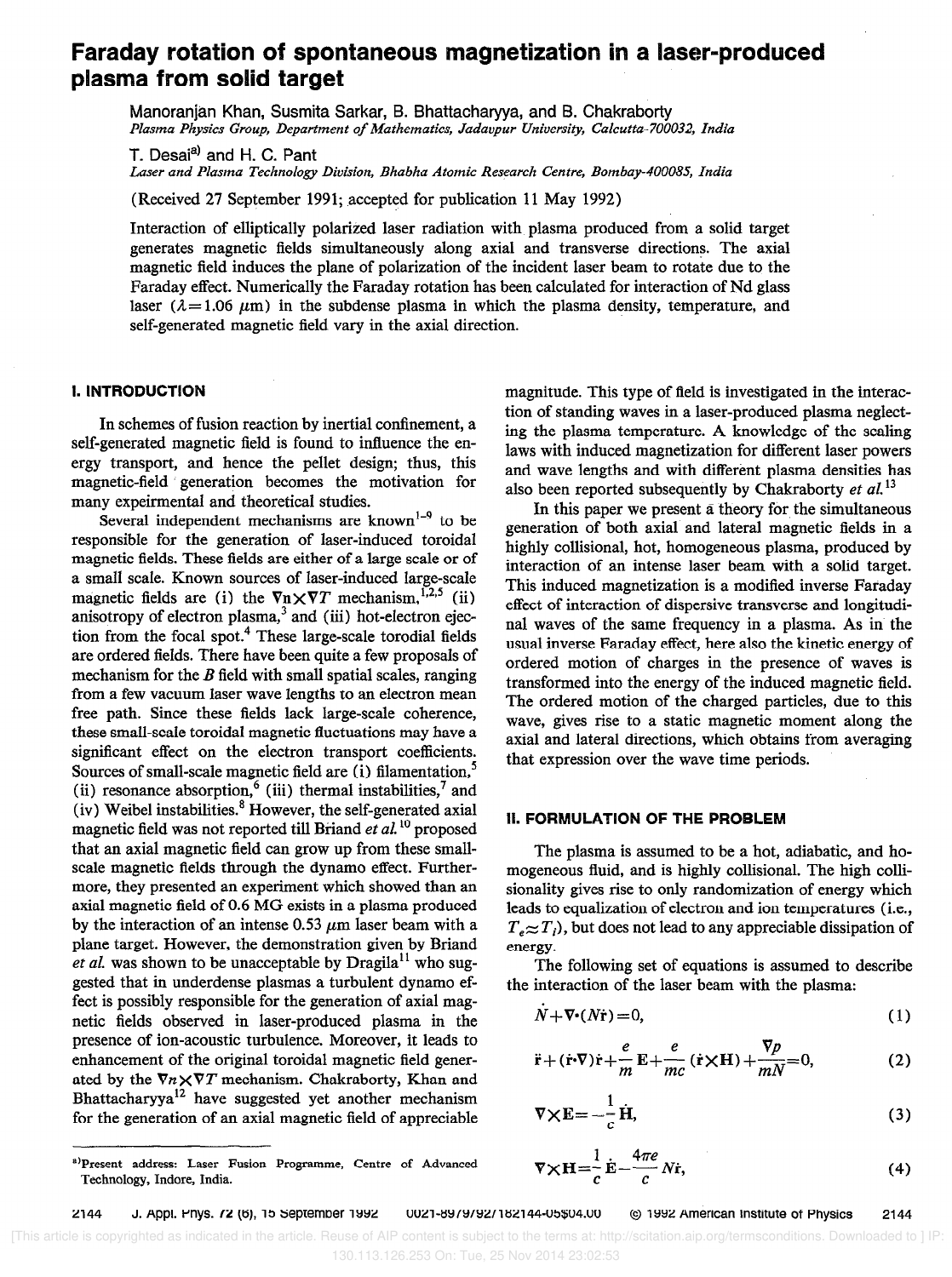

FIG. 1. The target coordinate axes impinging the laser beam.

$$
\nabla \cdot \mathbf{E} = -4\pi e (N - N_0),\tag{5}
$$

$$
\nabla \cdot \mathbf{H} = 0. \tag{6}
$$

The notations have their usual meanings for motion of electrons of charge  $-e$  and mass m. The elliptically polarized electric field is of the form

$$
\mathbf{E}_{1} = \frac{mc\omega}{e} \left( \alpha_{\parallel} \cos \theta_{\parallel}, \alpha_{\perp} \cos \theta_{\perp}, \beta_{\perp} \sin \theta_{\perp} \right), \tag{7}
$$

where  $\theta_{\parallel} = k_{\parallel} x - \omega t$ ,  $\theta_{\perp} = k_{\perp} x - \omega t$ . At  $x = 0$ , the transverse oscillation in the  $X-Y$  plane is assumed to be in phase with the longitudinal oscillation and the transverse oscillation in the  $X$ - $Z$  plane is out of phase with the longitudinal oscillation by  $\pi/2$  (Fig. 1).

The excited fields, evaluated from the linearized approximation of the field equations, are

$$
H_1 = \frac{mc\omega}{e} n_1(0, -\beta_1 \sin \theta_1, \alpha_1 \cos \theta_1), \qquad (8)
$$

$$
\dot{\mathbf{r}}_1 = \frac{c}{X} \left( \alpha_{\parallel} \sin \theta_{\parallel}, X \alpha_{\perp} \sin \theta_{\perp}, -X \beta_{\perp} \cos \theta_{\perp} \right),\tag{9}
$$

$$
N_1 = \frac{N_0}{X} \alpha_{\parallel} n_{\parallel} \sin \theta_{\parallel}. \tag{10}
$$

The linearized dispersion relations for the transverse wave and longitudinal wave, respectively, are

$$
n_1^2 - 1 + X = 0, \quad n_{\parallel}^2 \frac{\gamma v_{\text{th}}^2}{c^2} = 1 - X,\tag{11}
$$

where

$$
n_{\parallel} = \frac{k_{\parallel}c}{\omega}, \quad n_{\perp} = \frac{k_{\perp}c}{\omega}, \quad \alpha_{\parallel} = \frac{ea_{\parallel}}{m c \omega}
$$

$$
(\alpha_{\perp}, \beta_{\perp}) = \frac{e(a_{\perp}, b_{\perp})}{m c \omega}, \quad X = \frac{\omega_p^2}{\omega^2},
$$

and  $\gamma$  is the ratio of two specific heats. Similarly, the second-order fields have also been obtained from the same set of equations.

Using these field variables we obtain the following inhomogeneous, nonlinear, third-order wave equation:

$$
c^{2} \text{ grad div } \mathbf{E}_{3} - c^{2} \nabla^{2} \mathbf{E}_{3} + \ddot{\mathbf{E}}_{3} + \omega_{p}^{2} \mathbf{E}_{3} - \frac{\gamma \nu_{\text{th}}}{2} \text{ grad div } \mathbf{E}_{3}
$$
  
\n
$$
= 4\pi e N_{0} \bigg[ - (\dot{\gamma}_{2} \cdot \nabla) \dot{\mathbf{r}}_{1} - (\dot{\gamma}_{1} \cdot \nabla) \dot{\gamma}_{2} - \frac{e}{mc} (\dot{\gamma}_{1} \times \mathbf{H}_{2})
$$
  
\n
$$
- \frac{e}{mc} (\dot{\gamma}_{2} \times \mathbf{H}_{1}) - \frac{\gamma \nu_{\text{th}}^{2}}{2N_{0}^{3}} N_{1}^{2} \nabla N_{1} + \frac{\gamma \nu_{\text{th}}^{2}}{2N_{0}^{2}} N_{1} \nabla N_{2}
$$
  
\n
$$
+ \frac{\gamma \nu_{\text{th}}^{2}}{2N_{0}^{2}} N_{2} \nabla N_{1} + \frac{1}{N_{0}} D(N_{2} \dot{\gamma}_{1} + N_{1} \dot{\gamma}_{2}) \bigg], \qquad (12)
$$

where the inhomogeneity, collected in the right-hand side, is exclusively due to nonlinearity.

Solving the nonlinear equation (12) for secular-free solution and retaining only the first harmonic terms, correct up to the third order, we obtain the following expressions for the nonlinear increments of the electron velocity and the corresponding displacements:

$$
\dot{\gamma}_3 = 2c\{\hat{x}\} - \kappa_1 \alpha_{\parallel}^2 \sin \theta_{\parallel} - \kappa_2 (\alpha_1^2 - \beta_1^2) \sin \theta_{\perp, \parallel} - \kappa_3 (\alpha_1^2 + \beta_1^2) \sin \theta_{\parallel} \} \alpha_{\parallel} + \hat{y} \left[ -\Sigma_1 \alpha_{\parallel}^2 \sin \theta_{\parallel, \perp} - \Sigma_2 (\alpha_1^2 - \beta_1^2) \sin \theta_{\perp} - \Sigma_3 \alpha_{\parallel}^2 \sin \theta_{\perp} \} \alpha_{\parallel} \right] \alpha_{\parallel} + \hat{z} \left[ -\Sigma_1 \alpha_{\parallel}^2 \cos \theta_{\parallel, \perp} - \Sigma_2 (\alpha_1^2 - \beta_1^2) \cos \theta_{\perp} + \Sigma_3 \alpha_{\parallel}^2 \cos \theta_{\perp} \} \beta_{\perp} \right],
$$
\n(13)

$$
\gamma_3 = -\frac{2}{\omega} \left\{ \hat{x} \left[ \kappa_1 \alpha_{\parallel}^2 \cos \theta_{\parallel} + \kappa_2 (\alpha_1^2 - \beta_1^2) \cos \theta_{\perp, \parallel} + \kappa_3 (\alpha_1^2 + \beta_1^2) \cos \theta_{\parallel} \right] \alpha_{\parallel} + \hat{y} \left[ \Sigma_1 \alpha_{\parallel}^2 \cos \theta_{\parallel, \perp} + \Sigma_2 (\alpha_1^2 - \beta_1^2) \cos \theta_{\perp} \right] \right\}
$$
  
+  $\Sigma_3 \alpha_{\parallel}^2 \cos \theta_1 \left[ \alpha_1 + \hat{z} \right] - \Sigma_1 \alpha_{\parallel}^2 \sin \theta_{\parallel, 1} - \Sigma_2 (\alpha_1^2 - \beta_1^2) \sin \theta_1 - \Sigma_3 \alpha_{\parallel}^2 \sin \theta_1 \left[ \beta_1 \right],$  (14)

where

$$
\theta_{\parallel, \perp} = (2k_{\parallel} - k_{\perp})x - \omega t, \ \theta_{\perp, \parallel} = (2k_{\perp} - k_{\parallel})x - \omega t,
$$

$$
\kappa_1 = -\bigg(\tau_{\parallel} + \frac{2\delta n_{\parallel}}{X} + \frac{n_{\parallel}^2}{8X^3}\bigg),
$$

2145 J. Appl. Phys., Vol. 72, No. 6, 15 September 1992

$$
\kappa_2 = -\left(\tau_{22} - \frac{Q}{X} (n_{\parallel} + n_{\perp})\right),
$$
  
\n
$$
\kappa_3 = -n_{\parallel} [-X(n_{\parallel} + n_{\perp}) + 2n_{\perp}] /
$$
  
\n
$$
8X \left[ \frac{\gamma v_{\text{th}}^2}{2c^2} (n_{\parallel} + n_{\perp})^2 - 4 + X \right] \left[ X - 1 + \frac{\gamma v_{\text{th}}^2}{2c^2} n_{\parallel}^2 \right],
$$

Khan et al. 2145

[This article is copyrighted as indicated in the article. Reuse of AIP content is subject to the terms at: http://scitation.aip.org/termsconditions. Downloaded to ] IP: 130.113.126.253 On: Tue, 25 Nov 2014 23:02:53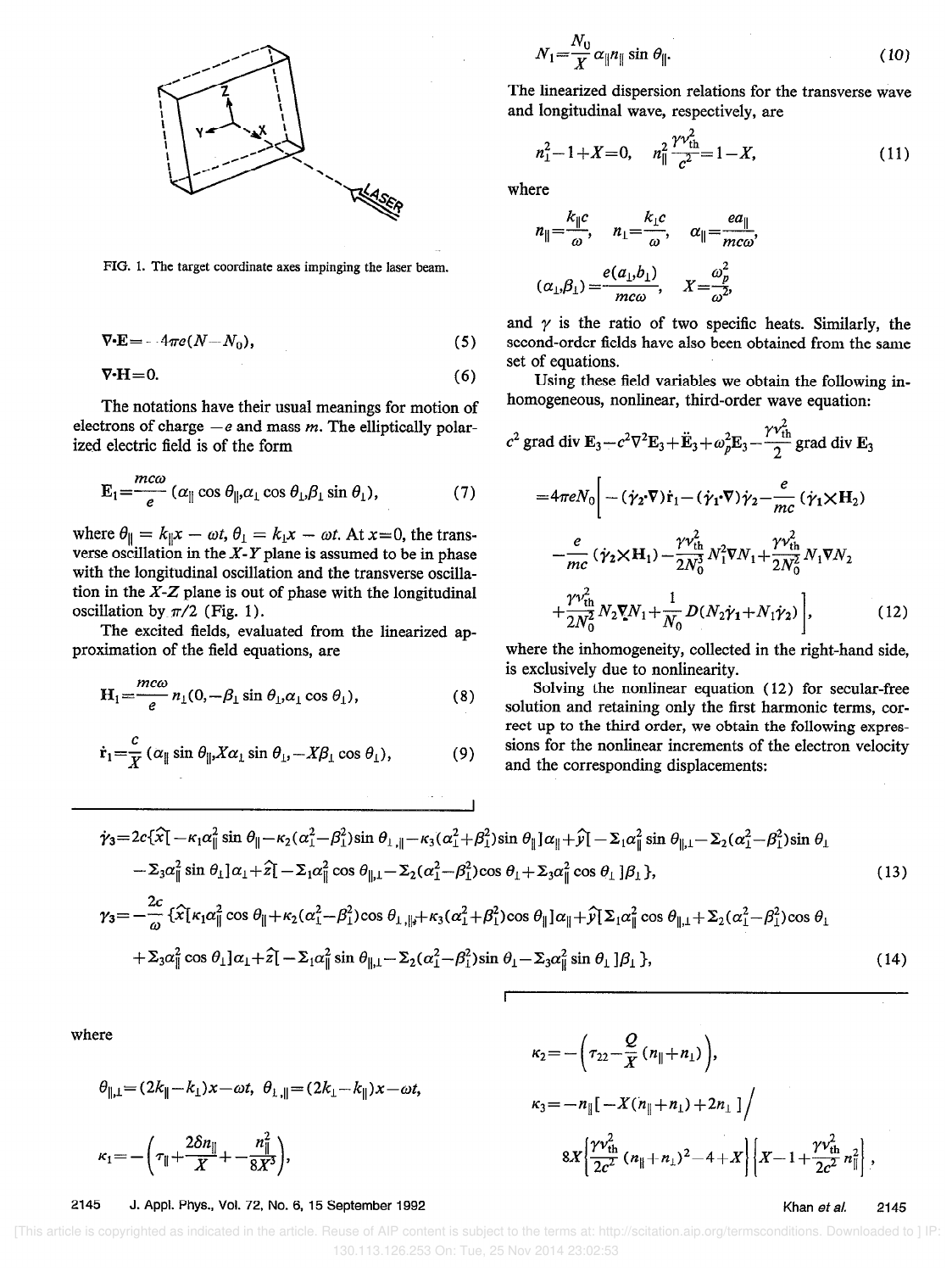$$
\Sigma_{1} = \delta n_{\parallel} \left[ \frac{(2n_{\parallel} - n_{\perp})^{2} - 1}{X - 1 + \gamma v_{\text{th}}^{2} / (2c^{2}n_{\parallel} - n_{\perp})^{2}} - 1 \right],
$$
\n
$$
\Sigma_{2} = Qn_{\perp} \left[ \frac{X}{X - 1 + \gamma v_{\text{th}}^{2} / 2c^{2}n_{\perp}^{2}} + 1 \right],
$$
\n
$$
\Sigma_{3} = n_{\parallel} (n_{\parallel} + n_{\perp}) / 8 \left[ X - 1 + \frac{\gamma v_{\text{th}}^{2}}{2c^{2}} n_{\perp}^{2} \right]
$$
\n
$$
\times \left\{ \frac{\gamma v_{\text{th}}^{2}}{2c^{2}} (n_{\parallel} + n_{\perp})^{2} - 4 + X \right\}
$$
\n
$$
- \frac{n_{\parallel}}{8X^{2}} \left[ \frac{2\{1 - \frac{1}{2}(n_{\parallel} + n_{\perp})^{2}\}}{\gamma v_{\text{th}}^{2} / 2c^{2}(n_{\parallel} + n_{\perp})^{2} - 4 + X} + 1 \right]
$$
\n
$$
\times \left[ n_{\parallel} + \frac{X(2n_{\parallel} + n_{\perp})}{X - 1 + \frac{\gamma v_{\text{th}}^{2}}{2c^{2}} n_{\perp}^{2}} \right],
$$
\n
$$
\tau_{\parallel} = \left[ \frac{4n_{\parallel} \delta}{X} + \frac{n_{\parallel}^{2}}{2X^{3}} - \frac{\gamma v_{\text{th}}^{2}}{2c^{2}X} n_{\parallel}^{3} \left( \delta + \frac{n_{\parallel}}{8X^{2}} \right) \right] /
$$
\n
$$
\left[ X - 1 + \frac{\gamma v_{\text{th}}^{2}}{2c^{2}} 2n_{\parallel} n_{\perp} (2n_{\perp} - n_{\parallel}) \right] /
$$
\n
$$
\tau_{22} = \left[ -\frac{2Qn_{\perp}^{2}}{X} + \frac{\gamma v_{\text{th}}^{2}}{2Xc^{2}} Qn_{\parallel} n_{\perp} (2n_{\perp} - n_{\parallel}) \right] /
$$
\n
$$
\left[ X - 1 + \frac{\gamma v_{\text{th}}^{2
$$

The nonlinear magnetization, induced in the laserproduced plasma, averaged over the wave time period, is

$$
\langle M \rangle = (4\pi Ne/c) \langle L \rangle, \tag{16}
$$

where  $\langle L \rangle$  is the time-averaged angular momentum gained. The components of the nonlinear angular momentum are

$$
L_{x} = \frac{4c^{2}}{\omega} \left\{ \left[ \Sigma_{1} \alpha_{\parallel}^{2} + \Sigma_{2} (\alpha_{1}^{2} - \beta_{1}^{2}) \right]^{2} - \Sigma_{3}^{2} \alpha_{\parallel}^{4} \right\} \alpha_{1} \beta_{1},
$$
\n
$$
L_{y} = -\frac{4c^{2}}{\omega} \left[ \Sigma_{1} \alpha_{\parallel}^{2} + \Sigma_{2} (\alpha_{1}^{2} - \beta_{1}^{2}) - \Sigma_{3} \alpha_{\parallel}^{2} \right]
$$
\n
$$
\times \left[ \kappa_{1} \alpha_{\parallel}^{2} + \kappa_{2} (\alpha_{1}^{2} - \beta_{1}^{2}) + \kappa_{3} (\alpha_{1}^{2} + \beta_{1}^{2}) \right] \alpha_{\parallel} \beta_{1}, \qquad (17)
$$
\n
$$
L_{z} = 0.
$$

Hence, the magnetization is nonzero along  $X$  and  $Y$  directions, which are, respectively, the axial direction and a laterial direction, but along the  $Z$  axis it is zero. The magnitude and direction of this induced magnetization depends on the phase relation between the longitudinal wave and

transverse oscillations along the two principal directions of the polarization ellipse of the electromagnetic wave. For instance, in the spatial evolution problems, the induced magnetization vanishes along the direction of transverse oscillation, the phase of which oscillation at the boundary  $x=0$  differs perfectly by the angle  $\pi/2$  with the phase of the longitudinal wave there. Thus, the resultant magnetic field lies in the  $X - Y$  plane.

This axial magnetic field induces the plane of polarization of the incident laser beam to rotate due to the Faraday effect. This rotation occurs in the subdense plasma in which the plasma density, temperature, and self-generated magnetic field vary in the axial direction. For convenience, the space has been divided into a finite number of slabs along the axial direction. In each slab the density and hence the magnetic field are assumed to be fairly constant in space. The total Faraday rotation in the whole space is taken as the sum total of the Faraday rotation caused by each slab. The net rotation is then taken as  $\alpha = \sum_{i=1}^{q} \Delta \alpha_i$ , where  $\Delta \alpha_l (= B_l \Delta R_l)$  is the rotation due to the *l*th slab,  $B_l$ being the corresponding axial magnetic field in the mega-Gauss units,  $\Delta R_l$  is the slab thickness in micrometers, and q is a finite number.

#### III. RESULTS AND DISCUSSIONS

For estimating the self-generated axial magnetic field, steady-state profiles of the plasma corona were estimated using the usual density proflle and temperature profile shown in Figs. 2 and 3. Laser absorption in various space regimes of the plasma corona was also estimated from Table I.

A numerical estimation of the magnetic field was made at an absorbed laser intensity of  $5 \times 10^{12}$  W/cm<sup>2</sup>. Thermal energy was obtained from the expression  $5(2+1)$  $Z) NKT(\Delta R/2\tau)$ , where Z, KT,  $\tau$ , N, and  $\Delta R$  are the effective ion charge, electron temperature, laser pulse duration, electron density, and length of the plasma slab in the corona, respectively. The calculated axial magnetic field in various slabs along the corona is given in Table I. The axial magnetic field has been observed to be very small



FIG. 2. Variation of electron density with axial distance from the critical density surface.

#### 2146 J. Appl. Phys., Vol. 72, No. 6, 15 September 1992 Khan et al.

 [This article is copyrighted as indicated in the article. Reuse of AIP content is subject to the terms at: http://scitation.aip.org/termsconditions. Downloaded to ] IP: 130.113.126.253 On: Tue, 25 Nov 2014 23:02:53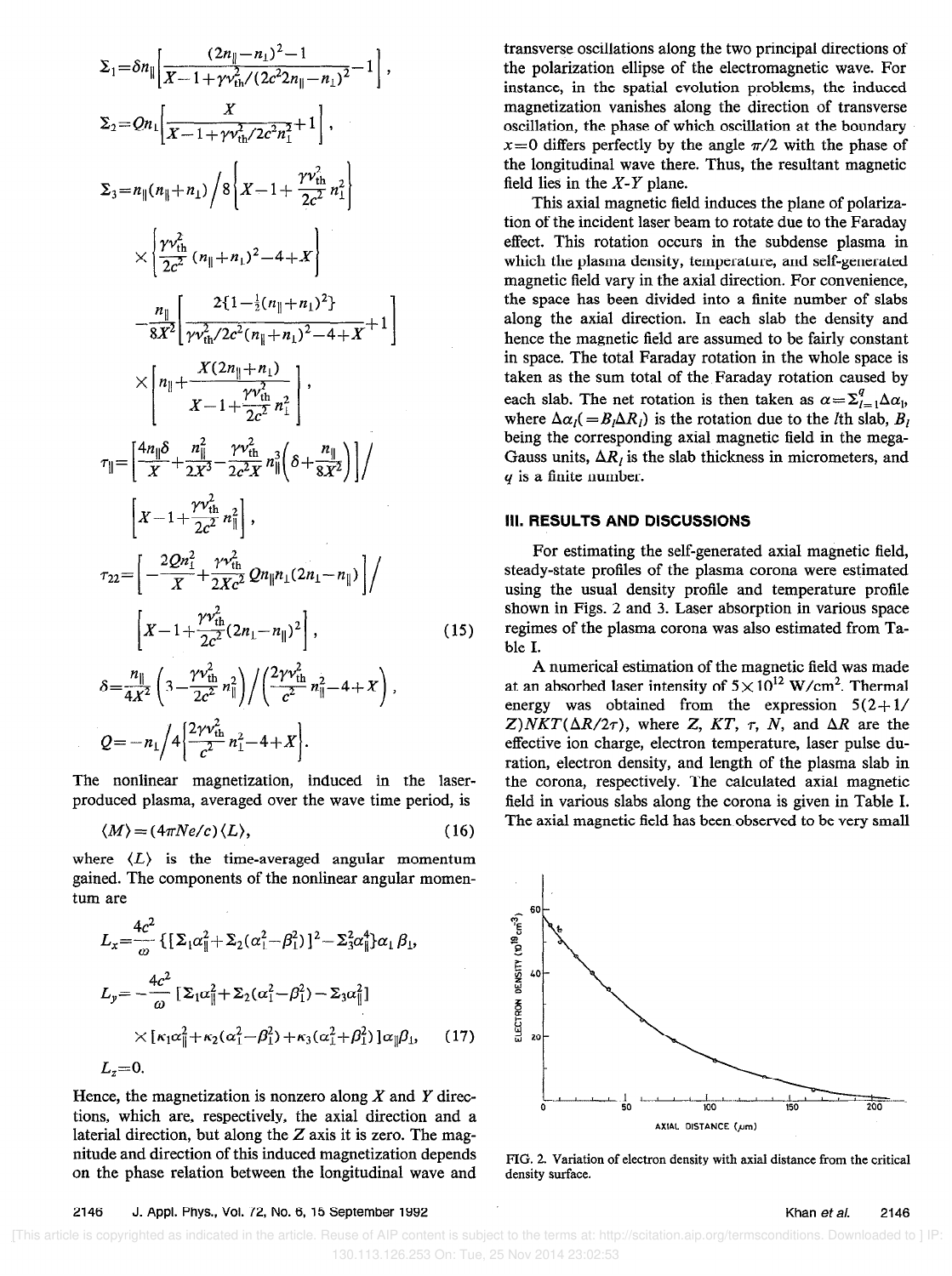

FIG. 3. Variation of temperature (in eV) with axial distance from the critical density surface.

near the critical density layer but is found to have a maximum value of 7464 G at a density of  $10^{19}$  electrons cm<sup>-3</sup> at a distance of 210  $\mu$ m from the critical density surface.

Table I shows that the effective value of the axial magnetic field increases from 0.031 G to 7.464 kG when the laser absorption decreases from 75% to 4%. Table I also shows the axial and transverse magnetization in each plasma slab in the plasma corona. Net Faraday rotation is thus calculated by summing up the rotation produced by each slab. The total length of the corona considered for the calculation is 210  $\mu$ m. Net rotation thus comes to be 5.4° for a single pass of the laser. For the double pass (back reflection) the rotation would thus be 10.8". In the computed Faraday rotation angle  $( = \sum_{i=1}^{3} B_i \Delta R_i)$ , we have restricted our calculation up to a distance of 210  $\mu$ m from the critical density surface due to the following reasons. The entire region under consideration is divided into some slabs; the length  $\Delta R$  of each slab is so chosen, that the temperature is seen to be fairly constant in each slab, and the mean value of density is taken. The induced magnetic field is calculated on the basis of these values of tempera-

TABLE I. Effective values of axial and transverse magnetic field.

ture and density; consequently, the product  $B_i \Delta R_i$  is calculated over each slab,  $B_l$  is seen to be fairly constant over the slab length.

As we have already mentioned, beyond 210  $\mu$ m, it is observed from Figs. 1 and 2 that the temperature is rapidly decaying over the region whereas the density is decaying rather slowly. Thus, it is difficult to choose a slab length, even in the order of 5  $\mu$ m, over which the mean value of temperature and density may be reasonably chosen. Moreover, the percentage of absorbed laser intensity becomes very small (1%-2%) below the density  $10^{19}/\text{cm}^3$ . Therefore, not only should the calculated axial  $B_l$  field over a narrow slab length  $\Delta R_l$  be small, the product  $B_l \Delta R_l$  should be also very small and the finite sum  $\sum_{l=1}^{q} B_l \Delta R_l$  in this region can be neglected.

A typical calculation has been done for  $B_i$  over a slab length  $\Delta R_l \sim 5$   $\mu$ m,  $T_e \sim 340$  eV; the percentage of absorbed laser intensity is 1.5, density  $0.4 \times 10^{19}$ /cm<sup>3</sup>. The calculated  $B_i$  is of the order of 200 G and  $B_i\Delta R_i$  becomes negligible. Hence the contribution of the finite sum  $\Sigma B_i \Delta R_i$ to the total Faraday rotation angle over the region is not appreciable. However, where temperature and density gradients are high a toroidal magnetic field (arising from  $\nabla n$  $\times \nabla T$ ) may be generated. But, the Faraday rotation angle of the back-reflected beam is only due to the axial field and thus cannot be affected by the toroidal field.<sup>14</sup>

The self-generated axial magnetic field and the consequent Faraday rotation angle  $\Sigma_{l=1}^{q} B_l \Delta R_l$  have been computed here considering the motion of electron to be dominant in laser-produced plasmas.

### IV. CONCLUSION

We have shown that the axial and transverse magnetic fields are generated in laser plasma interactions. The transverse field in our problem is exclusively due to the pressure effect in plasma. In a cold plasma, interaction of an electromagnetic wave with the charged particles, rotates the charges in circular orbits and the IFE magnetization obtained is axial and along the line of centers of the circular motion of charges. On the other hand, thermal motion in plasma generates pressure waves which, along with the

| Number<br>density<br>$(X 10^{19})$<br>$(cm^{-3})$ | Slab length<br>R<br>$(\mu m)$ | Range<br>$(\mu m)$ | Intensity<br>$(X 10^{12})$<br>(W/cm <sup>2</sup> ) | $%$ of<br>absorbed<br>intensity | Effective<br>intensity<br>$(\times 10^{12})$<br>(W/cm <sup>2</sup> ) | Effective<br>magnetic field<br>along<br>$X$ axis<br>(G) | Magnetic field<br>along Y axis<br>(G) |
|---------------------------------------------------|-------------------------------|--------------------|----------------------------------------------------|---------------------------------|----------------------------------------------------------------------|---------------------------------------------------------|---------------------------------------|
|                                                   | 30                            | 180-210            |                                                    | 4                               | 0.2                                                                  | 7464                                                    | $-0.9871\times10^{3}$                 |
|                                                   | 30                            | 150-180            |                                                    |                                 | 0.25                                                                 | 350                                                     | $-0.2033\times10^{2}$                 |
|                                                   | 30                            | 120-150            |                                                    | 'n.                             | 0.30                                                                 | 30                                                      | $-0.9430\times10^{0}$                 |
| 12.5                                              | 30                            | $90 - 120$         |                                                    | 9.5                             | 0.475                                                                | 7.6                                                     | $-0.1181\times10^{0}$                 |
| 18.5                                              | 20                            | $70 - 90$          |                                                    | 15                              | 0.75                                                                 | 1.5                                                     | $-0.9302\times10^{-2}$                |
| 25                                                | 20                            | $50 - 70$          |                                                    | 21                              | 1.05                                                                 | 0.84                                                    | $-0.309 \times 10^{-2}$               |
| 35                                                | 20                            | $30 - 50$          |                                                    | 31                              | 1.55                                                                 | 0.31                                                    | $-0.7694\times10^{-3}$                |
| 45                                                | 20                            | $10 - 30$          |                                                    | 48                              | 2.40                                                                 | 0.192                                                   | $-0.3497\times10^{-3}$                |
| 54.5                                              | 10                            | $0 - 10$           |                                                    | 75                              | 3.85                                                                 | 0.031                                                   | $-0.1484\times10^{-4}$                |

2147 J. Appl. Phys., Vol. 72, No. 6, 15 September 1992 Khan et al. 2147 [This article is copyrighted as indicated in the article. Reuse of AIP content is subject to the terms at: http://scitation.aip.org/termsco

130.113.126.253 On: Tue, 25 Nov 2014 23:02:53